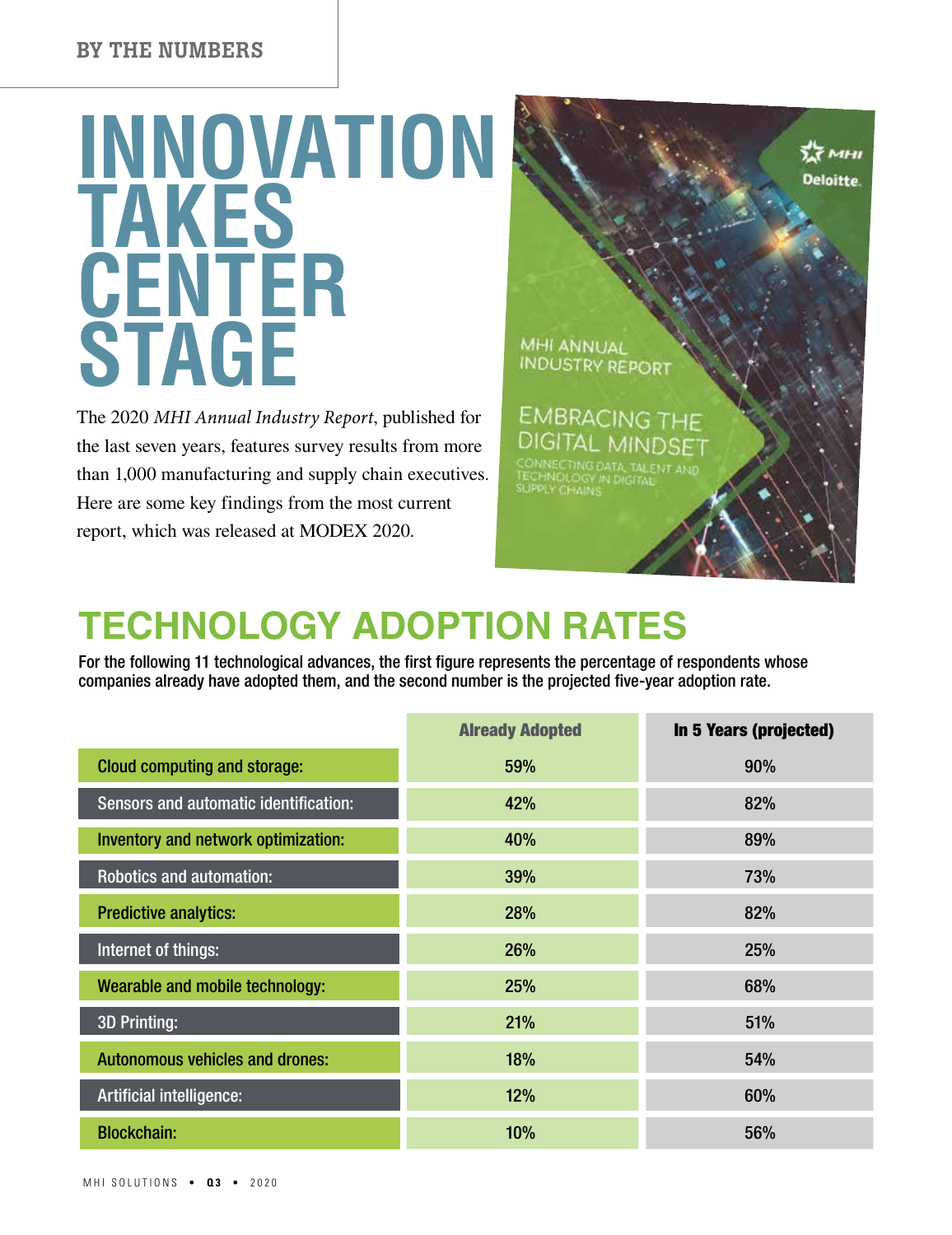## SPENDING ON TECHNOLOGY

## 50%

Survey respondents who expect their companies to spend more than \$1 million on supply chain technologies over the next two years

# 25%

Planning to spend more than \$5 million

## 5%

Planning to spend more than \$50 million

## **AUTOMATION AND ROBOTICS**

Respondents who believe robotics<br>and automation have the potential<br>to disrupt the industry or create a<br>competitive advantage **and automation have the potential to disrupt the industry or create a competitive advantage**

**Respondents whose companies<br>plan to purchase new or additionally plan to purchase new or additionally<br>next five years plan to purchase new or additional automation equipment over the next five years**

## Data and transparency

Percentage of senior business managers and executives<br>who say their companies aren't good at capturing, who say their companies aren't good at capturing, processing and integrating data streams from multiple sources

Potential savings to the pharmaceutical industry through inventory reductions resulting from greater supply chain transparency

Potential savings to the pharmaceutical industry from enhanced data collection and integration throughout the supply chain



\$6.6

Billion

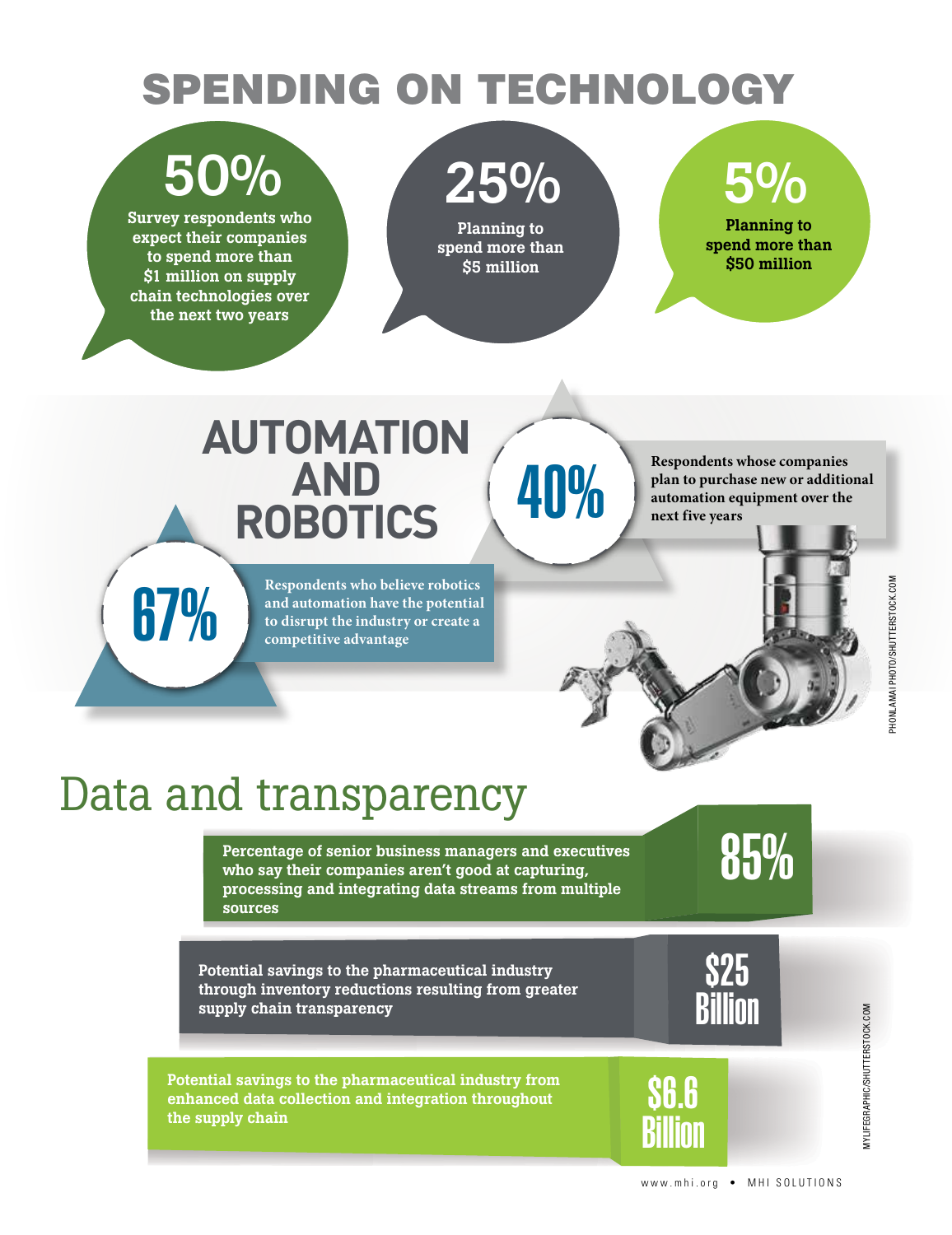# Innovative Robotics: A Worldwide Perspective

#### Strong Global Demand

422,271—Global number of robot installations in 2018, up 6% from 2017

\$16.5 billion—Value of those installations

2,439,543—Operational stock of industrial robots in 2018, up 15% from 2017

 $30\%$ —Percentage of total robot installations in the automotive industry, the largest segment, followed by electrical/electronics (25%), metal and machinery (10%), plastics and chemical products (5%) and food and beverages (3%)

19%—Average annual increase in robotic installations from 2013-2018

\$37 billion—Total market demand for professional service robots in 2019-21

485,000—Projected number of robotic units for logistics that will be sold from 2019-21, rising 18% annually

69,000—Number of logistics robots installed in 2017, up 162% from 2016

\$3.9 billion—Estimated value of logistics robots sold in 2018, up 66% from 2017

*Source: International Federation of Robotics*